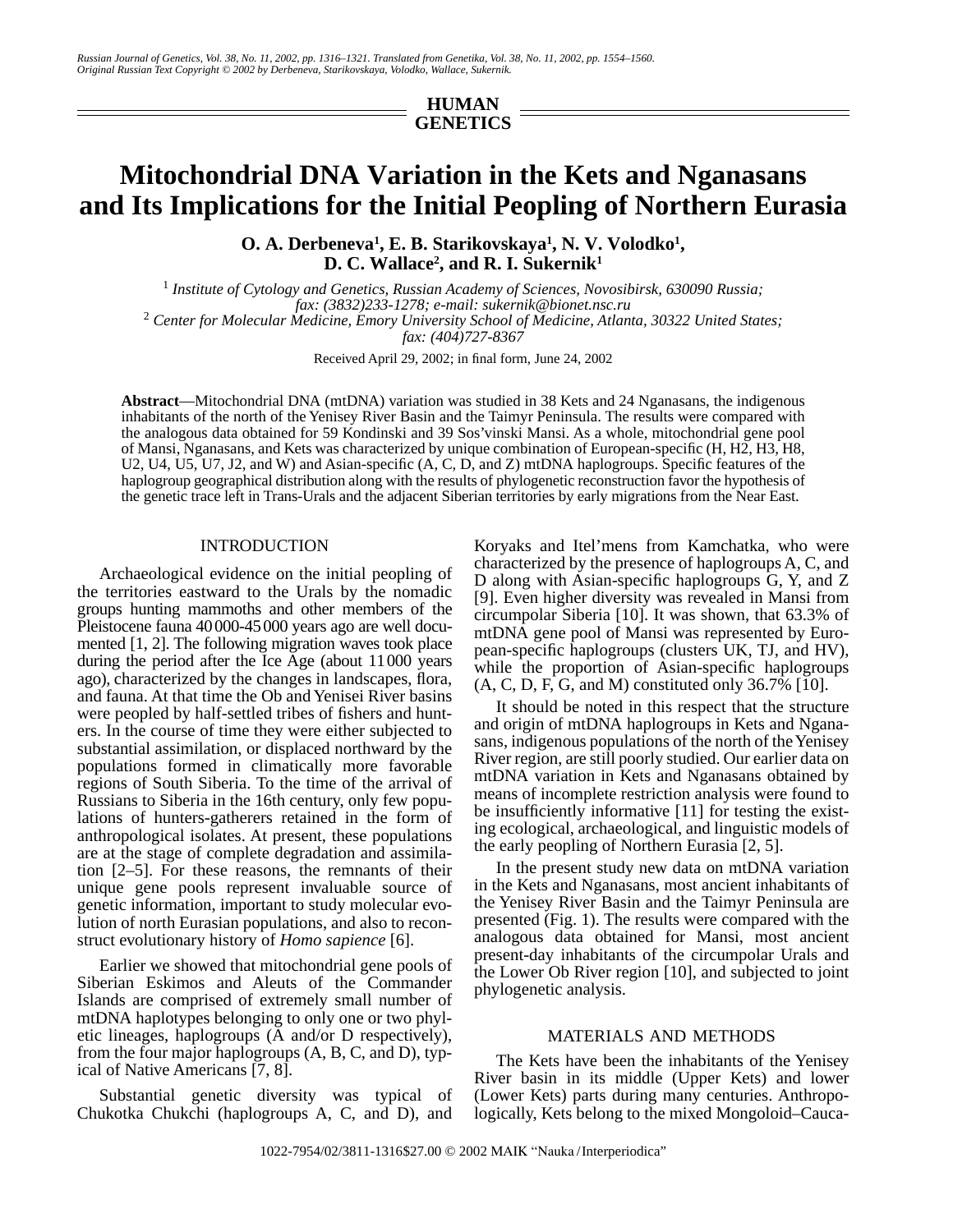soid type. At present, the population number of Kets constitutes only several hundred individuals, which are at most assimilated by Russian settlers, or are merged with their western neighbors, Sel'kups, which are close to them in respect of their material culture but not the language. Though during the most part of their recent history Kets were anthropologically and linguistically isolated [3, 12]; their language has terms pointing to primary associations with the Uralic linguistic family [13].

Blood samples of Kets examined were obtained from 38 individuals. Of these, the samples from 21 Upper Kets from the settlement of Sulomai (Baikitskii raion, Krasnoyarsk krai) were collected in 1992. The samples of 17 Lower Kets were collected in the town of Turukhansk during planned exhibition to the lower Yenisei River region in August 2001 (Fig. 1). These individuals were born in the neighboring settlements (Maduika, Pakulikha, Kellog, Surgutikha, Bakhta, and some others), some of which do not exist any more.

Nganasans are the direct descendants of the reindeer hunters from Northern Eurasia. They originate from two relative Uralic-speaking tribes, Avamskie and Vadeevskie Nganasans, indigenous inhabitants of the Taimyr Peninsula. During many centuries Avamskie Nganasans had matrimonial contacts with Yenisey Entsi, which were close to them in material culture and the language, and also with their eastern neighbors, the tribes of Vadeevskie Nganasans [14]. For instance, in the 1920s, 17 Entsi women and 16 Vadeevskie Nganasan women migrated with matrimonial purposes to the population of Avdeevskie Nganasans with the population number of about 550 individuals. The gene flow from Yenisey Entsi continued up to the early 1970s [15]. At present, the total population number of Nganasans does not exceed 500 individuals.

Blood samples of 24 Nganasans, settled in the city of Dudinka, were collected in September 2001. Potential donors were selected based on the pedigree data gathered in the mid-1970s with the purpose of obtaining a representative population sample from the main six Nganasan tribes and a number of Entsi tribes, merged with them [15].

DNA was extracted from buffy coats by use of standard procedures (QIAamp Blood Kit, QIAGEN, United States). MtDNA was amplified in the form of ten overlapping PCR fragments. Polymorphic sites were screened based of restriction fragment length polymorphism (RFLP) observed with 19 restriction enzymes, *Acc*I, *Alu*I, *Ava*II, *Bam*HI, *Bst*NI, *Bfa*I, *Dde*I, *Hae*II, *Hae*III, *Hha*I, *Hinc*II, *Hinf*I, *Hpa*I, *Mse*I, *Msp*I, *Mbo*I, *Nla*III, *Rsa*I, and *Taq*I. Restriction fragments were separated by electrophoresis in agarose gel (2.0–4.0%). Gels were stained with ethidium bromide and DNA fragments were visualized in the UV light. Polymorphism was scored by comparison with the published sequence [16]. Haplotype of each mtDNA was represented by a set of restriction polymorphic sites in asso**Fig. 1.** Approximate positions of the Uralic-speaking populations (Saami, Mansi, and Nganasans), Kets, and Evenks.

ciation with a variant of control-region sequence. According to systematically updated nomenclature of mtDNA groups and subgroups [17–21], a set of mtDNA haplotypes in a combination with the nearest common ancestor, founder haplotype, was traditionally denoted as "mtDNA haplogroup," or "mtDNA lineage."

Nucleotide sequences of mtDNA, including the regions of hypervariable segments I and II (HVSI and HVSII), were determined by use of fluorescent labeling of double stranded PCR products with Big Dye Terminators kit (ABI/Perkin-Elmler Cetus, United States) and subsequent fragments separation on ABI Prism 3100 automated sequencer. The data were treated by SEQUENCER (version 4.0.5, GeneCode Corp) software package.

Phylogenetic analysis was performed manually using the median network method [22].

#### RESULTS AND DISCUSSION

MtDNA haplotypes revealed in Kets and Nganasans are demonstrated in Table 1. Table 2 shows the data on the distribution of mtDNA haplogroups and their frequencies in both populations in comparison with Mansi in the west, and Evenks in the east. Unusually high frequency of haplogroup U mtDNA sublineages harboring the 12 308 transition in the coding region [17] deserves special interest. This first of all concerns haplogroup U4, distinguished by the 4643 *Rsa*I+ and 11 329 *Alu*I+ site gains in the coding region and the 16 356 transition

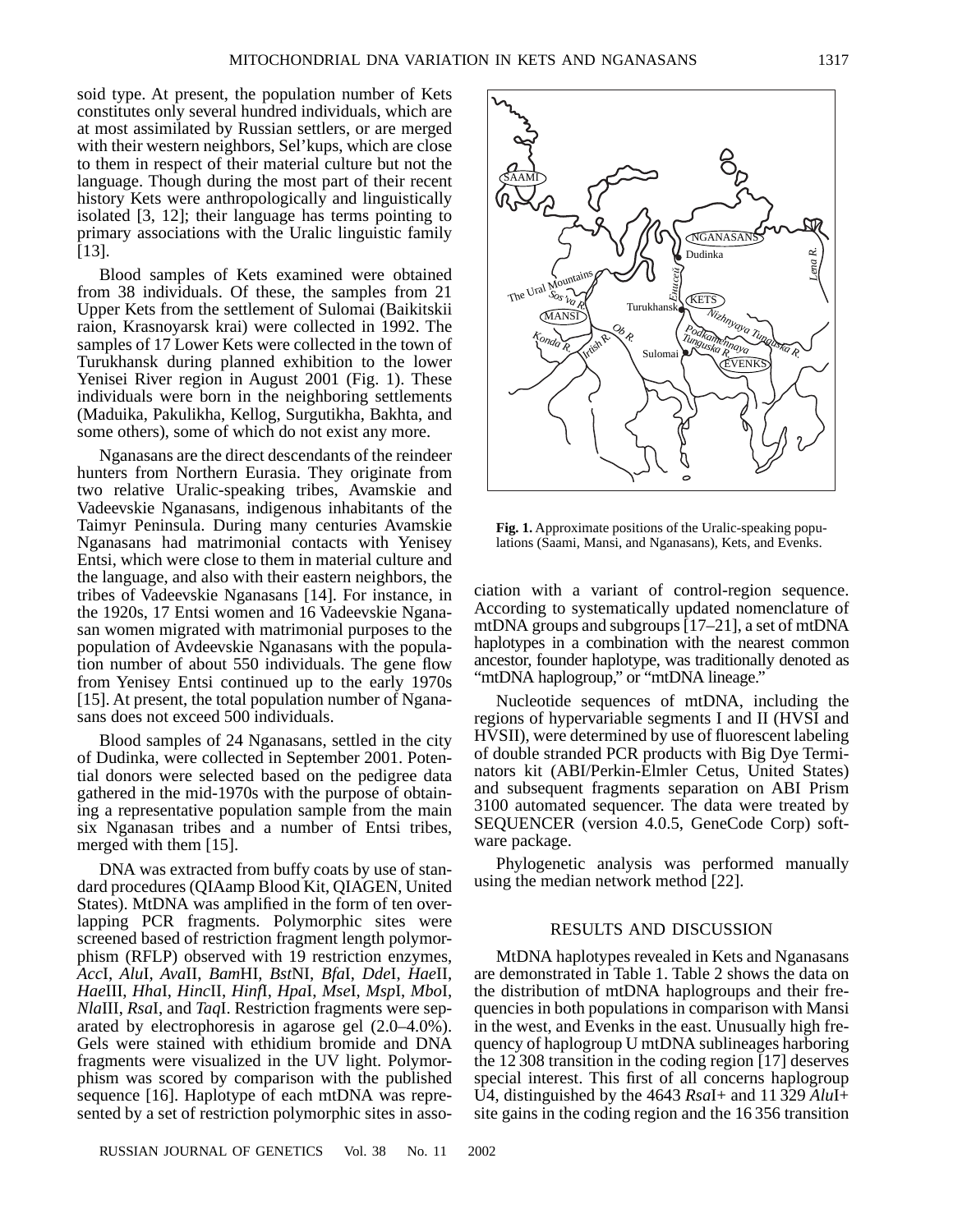|                 | <b>RFLP</b>                                                                                                                            | <b>HVSI</b>                                   |                      | Sample         |                |
|-----------------|----------------------------------------------------------------------------------------------------------------------------------------|-----------------------------------------------|----------------------|----------------|----------------|
| Haplo-<br>group |                                                                                                                                        | $(-16000)$                                    | <b>HVSII</b>         | Kets           | Ngana-<br>sans |
| U <sub>2</sub>  | $+5424q + 12308g + 15907k$                                                                                                             | 051 086 129C 183C 189<br>256 362 365 519      | 73 152 200 217 263   |                | 1              |
| U <sub>4</sub>  | $+4643k + 11329a + 12308g$                                                                                                             | 134 356 519                                   | 73 152 195 198 263   |                | $\overline{2}$ |
|                 | $+4643k + 11329a + 12308g$                                                                                                             | 134 356 519                                   | 72 73 152 195 263    | 8              |                |
|                 | $+4643k + 11329a + 12308g$                                                                                                             | 311 356 519                                   | 73 146 152 195 263   | 1              |                |
|                 | $+626e + 4643k - 11326c + 11329a + 12308g$                                                                                             | 189 356 519                                   | 73 195 263           |                | 3              |
|                 | $+626e + 4643k - 11326c + 11329a + 12308g$                                                                                             | 111 189 356 390 519                           | 73 195 263           | $\overline{2}$ |                |
| U <sub>5a</sub> | $+12308g$                                                                                                                              | 192 256 270 399                               | 73 146 263           | $\overline{2}$ |                |
| H               | -7025a – 14766u                                                                                                                        | crs                                           | 152 263              | 1              |                |
|                 | -7025a – 14766u                                                                                                                        | 519                                           | 263                  | 3              |                |
|                 | $+6514i - 7025a - 14766u$                                                                                                              | crs                                           | 199 263              |                | 1              |
| H <sub>8</sub>  | –7025a + 8198a – 14766u                                                                                                                | 162 519                                       | 73 263               |                | 1              |
| W*              | 5046 12414                                                                                                                             | 153 223 319                                   | 73 152 189 199 263   | 1              |                |
| A               | $+663e$                                                                                                                                | 223 242 290 293C 319                          | 64 73 146 263        | $\overline{2}$ |                |
|                 | $+663e$                                                                                                                                | 189 223 290 319 362 519 97T 105-110(6 bp del) | 150 152 235 263      | 1              |                |
| $\mathbf F$     | $+4732k - 10226c - 12406h$ / $-12629b + 15907k$   172 179 183d 189 193+C                                                               | 232 249 304 311                               | 73 152 204 248d 263  | 9              |                |
| $\mathsf{C}$    | $+10394c + 10397a - 13259o/$                                                                                                           | 093 223 298 327 519                           | 73 248d 263          |                | 1              |
|                 | $+10394c + 10397a - 13259o/$                                                                                                           | 171 223 298 327 344 357<br>519                | 73 248d 263          | 5              |                |
|                 | $-7497e + 10394c + 10397a - 13259o/$                                                                                                   | $223\,259 + A\,298\,311\,327$<br>519          | 73 146 248d 263      |                | 1              |
|                 | $+3397k + 10394c + 10397a - 13259o/$                                                                                                   | 145 171 223 298 327 344<br>357 519            | 73 248d 263          |                | 1              |
|                 | –1715c + 3397k + <b>10394c + 10397a – 13259</b> o/   148 <b>223</b> 288 <b>298 327</b> 519   73 <b>248d</b> 263                        |                                               |                      |                | 2              |
|                 | –1715c + 3397k + <b>10394c + 10397a – 13259</b> o/   148 <b>223</b> 288 <b>298 327</b> 519   73 <b>248d</b> 263<br>9bp ins             |                                               |                      |                | 1              |
|                 | $+1718e + 10394c + 10397a - 13259o/ + 15847a$ 148 223 288 298 327 519 64 73 152 248d 263                                               |                                               |                      |                | 1              |
|                 | $+1718$ e + 3397k + <b>10394c + 10397a – 13259</b> o/   148 <b>223</b> 288 <b>298 327</b> 519   64 73 152 <b>248d</b> 263<br>$+15847a$ |                                               |                      |                | 1              |
|                 | $+8249b/ + 10394c + 10397a - 13259o/$                                                                                                  | 223 298 327 519                               | 73 146 263           | 1              |                |
| Z               | $+10394c + 10397a$                                                                                                                     | 129 185 223 224 260 298<br>519                | 73 151 152 248d 263  | 1              |                |
|                 | –7497e + <b>10394c + 10397a</b>                                                                                                        | 129 185 223 224 260 298<br>519                | 73 151 152 248d 263  |                | 1              |
| $\mathbf D$     | $-5176a - 10180l + 10394c + 10397a + 15437e$                                                                                           | 223 319 362                                   | 73 239 263 197       |                | 4              |
|                 | -5176a + 10394c + 10397a                                                                                                               | 223 362 519                                   | 73 263               |                | 2              |
|                 | $-5176a + 5823a + 10394c + 10397a - 15530u^{\text{het}}$                                                                               | 223 291 311 362 519                           | 73 152 263           | 1              |                |
|                 | $-5176a + 10394c + 10397a + 10646k$                                                                                                    | 093 223 232 290 362 471                       | 63 64 66T 73 195 263 |                | 1              |
|                 |                                                                                                                                        |                                               | Total                | 38             | 24             |

Table 1. Polymorphism of mtDNA in Kets and Nganasans

Note: Diagnostic sites are boldfaced. Mutations are the transitions regarding the Cambridge Reference Sequence [16]. Transversions are denoted; d, deletion. Restriction enzymes are denoted by single-letter code: a, Alul; b, Avall; c, Ddel; e, Haelll; f, Hhal, g, Hinfl;<br>h, Hpal; i, Hpall; j, Mbol; k, Rsal; l, Tagl; m, BamHl; n, Haell; o, Hincll; q, Nlalll; neous presence/absence of associated restriction sites determined by a single nucleotide substitution is denoted by "/." 9bp ins is the 9bpCOII/tRNALys triplication. Coordinates of the HVSI and HVSII sequencing are 16013–1

\* See the text for explanations.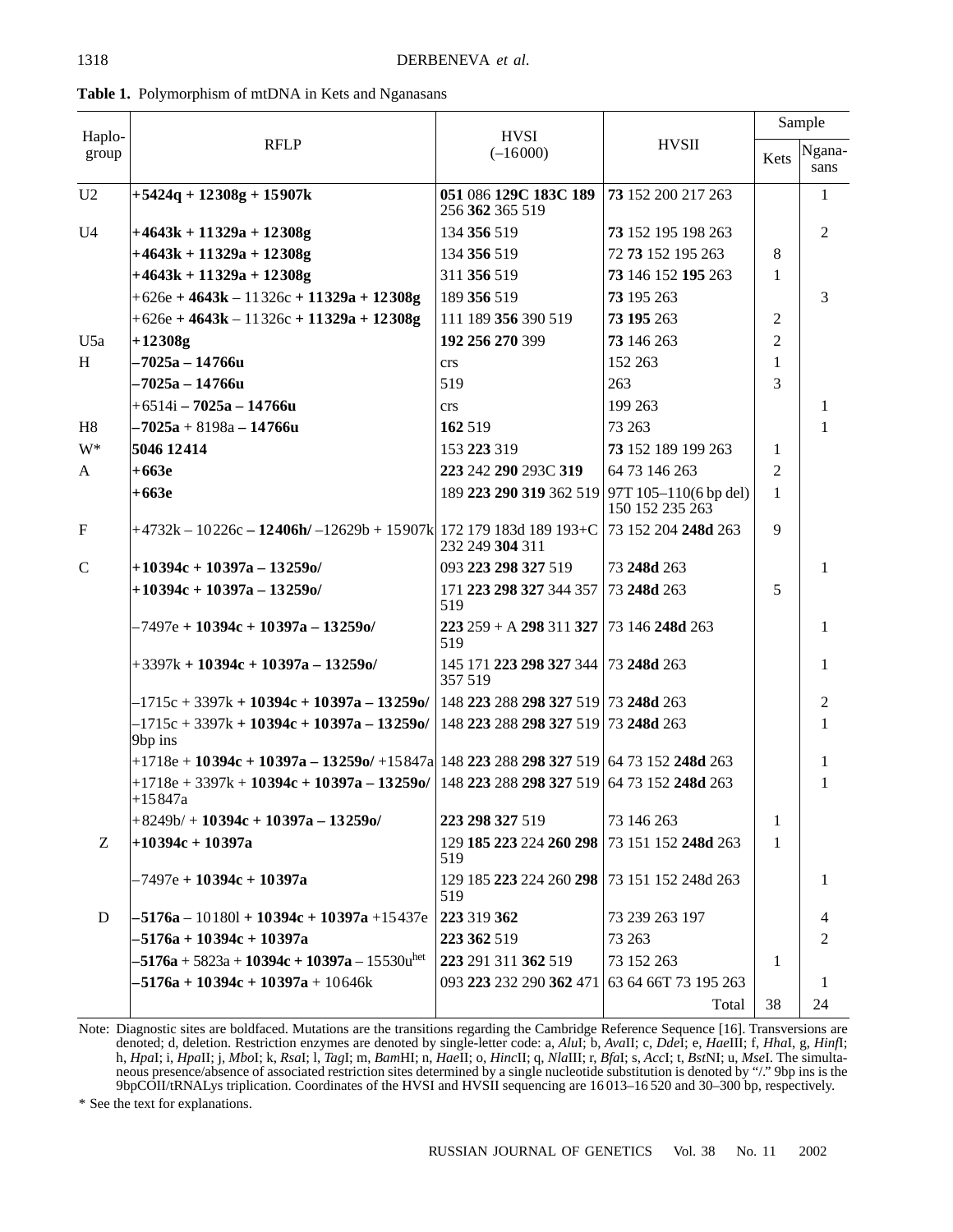in control region. In addition, in the sample of Nganasans the mtDNA haplotype (5424 *Nla*III+ and 15 907 *Rsa*I+ site gains, the 16 129C and 16 183C transversions, and the 16051, 16189, 16362, 152, and 217 transitions) from a rare haplogroup U2 [20, 23] was revealed. In two Kets the mtDNA haplotype distinguished by the 16 192, 16 256, and 16 270 transitions, signature mutations for haplogroup U5a, was observed. Note unexpectedly high frequency of haplogroup U4 in Nganasans (20.8%), and especially in Kets (28.9%). These high frequencies are comparable with that revealed in Mansi (16.3%), while in the present-day populations of Northern Europe, including Saami and Finns, which similarly to Nganasans, and Mansi belong to the Uralic linguistic family, haplogroup U4 is extremely rare, or not detected [23, 24].

Haplogroup H, found in the European populations with an average frequency of about 40.0% [25], was detected in four Kets (10.8%) and two Nganasans (8.4%). In addition, in one Nganasan individual a rare mtDNA haplotype harboring the 16 162 transition, a signature mutation of haplogroup H8 [23], was observed. Contrary to Mansi, Nganasans and Kets lacked mtDNA haplotypes from cluster TJ, widely distributed in the present-day European populations [24, 25].

Unusual mtDNA haplotype (crs; G16153A-C16223T-G16319A; A73G-T152C-A189G-T199C-A263G) detected in one Ket individual did not conformed to the generally accepted classification [18, 20]. Because of this, its complete nucleotide sequence was determined. Among the mutations revealed in the coding region (G709A, C739T, A750G, A1438G, T1633C, A2706G, A4769G, G5046A, C7028T, T7581C, A8860G, A10841G, C11674T, G11719A, T11722C, G12192A, T12414C, C12705T, C14766T, G15106A, and A15326G), three (G5046A, C11674T, and T12414C), were typical of haplogroup W [21, 23].

With respect to Asian-specific haplogroups found in the indigenous populations of the north of the Yenisey River Basin, it should be noted that Kets and Nganasans possess identical mtDNA haplotype of haplogroup Z. This haplogroup was first identified in Koryaks and Itel'mens from Kamchatka [9]. Furthermore, in the population of Upper Kets (the settlement of Sulomai) haplogroup F was detected. It was shown that all nine Kets carrying haplogroup F had one mtDNA haplotype (Table 1), i.e., the probability of the founder effect was close to 100%. It cannot be excluded that haplogroup F appeared in Kets only recently as a result of recent marriages with their neighbors, western Evenks, where this haplogroup is found with low frequency [26]. It is more likely, however, that haplogroup F was purchased from the Sayan–Altai region, the territory of presumptive origin of one of the Kets' ancestors [12]. The discovery of two similar to Kets F mtDNA haplotypes in four Tofalars (13%), the contemporary inhabitants of Eastern Sayans, favors this proposal (our unpublished data). **Table 2.** Frequencies of mtDNA haplogroups (in %) in indigenous populations of Siberia

| Haplo-<br>group         | Mansi<br>$(N = 98)$ | Kets<br>$(N = 38)$ | Nganasans<br>$(N = 24)$ | Evenks<br>$(N = 51)$ |
|-------------------------|---------------------|--------------------|-------------------------|----------------------|
| U <sub>2</sub>          |                     |                    | 4.2                     |                      |
| U <sub>4</sub>          | 16.3                | 28.9               | 20.8                    |                      |
| U <sub>5a</sub>         | 2.0                 | 5.3                |                         |                      |
| U5a1                    | 2.0                 |                    |                         |                      |
| U7                      | 5.1                 |                    |                         |                      |
| $\rm K$                 | 3.1                 |                    |                         |                      |
| J1b1                    | 2.0                 |                    |                         |                      |
| J2                      | 10.2                |                    |                         |                      |
| $\rm T$                 | 4.1                 |                    |                         |                      |
| T1                      | 3.1                 |                    |                         |                      |
| H                       |                     | 10.5               | 4.2                     |                      |
| H2                      | 3.1                 |                    |                         |                      |
| H <sub>3</sub>          | 6.1                 |                    |                         |                      |
| H8                      |                     |                    | 4.2                     |                      |
| $H^*$                   | 5.1                 |                    |                         |                      |
| $\overline{\mathbf{V}}$ | 1.0                 |                    |                         |                      |
| W*                      |                     | 2.6                |                         |                      |
| $\overline{A}$          | 3.1                 | 7.9                |                         | 3.9                  |
| $\mathbf F$             | 1.0                 | 23.7               |                         | 2.0                  |
| $\overline{C}$          | 17.3                | 15.8               | 33.3                    | 84.3                 |
| Z                       |                     | 2.6                | 4.2                     |                      |
| D                       | 8.2                 | 2.6                | 29.2                    | 9.8                  |
| G                       | 6.1                 |                    |                         |                      |
| $M^*$                   | 1.0                 |                    |                         |                      |

Note: Haplogroup frequencies in Mansi and Evenks were taken from [8, 26], respectively.

The discovery of "Early Paleolithic" haplogroups U4 and U7 in Mansi led to a suggestion that these mtDNA lineages represent a genetic trace left in the region between Ob and Yenisey Rivers by the migrations of proto-Eurasians formed in the Near East [10]. Indeed, a remarkably higher than in all other populations frequency of haplogroup U4 [23, 24] was found not only in Mansi, Kets, and Nganasans (Table 2), but also in Northern Altaians (18.5%) (our unpublished data). High intragroup diversity of clusters H and U (Table 2) typical of Kets and other Uralic-speaking populations also favors the hypothesis of proto-Eurasian trace. Moreover, according to some estimates, founder haplotypes of haplogroups H and U arose in the Near East 23 000 and 52 000 years ago [25, 27].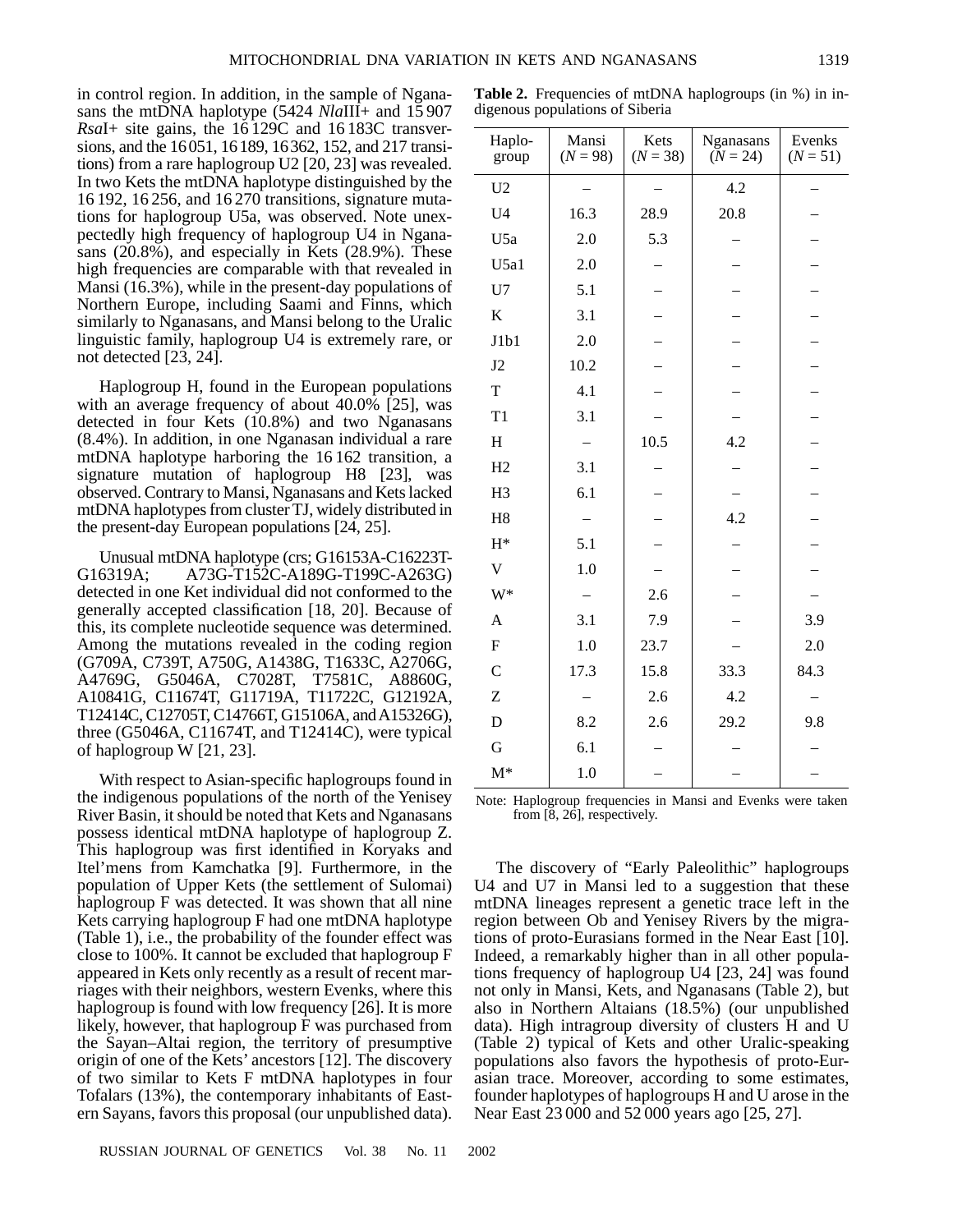

**Fig. 2.** Phylogenetic reconstruction of mtDNA haplogroups from Mansi, Kets, and Nganasans. The areas of circles are proportional to the number of individual mtDNAs. Mutations are transitions, unless the base change is explicitly indicated. Root macrogroups, R, N, L3, and M, are designated by square boxes [30].

Thus, mitochondrial gene pool of the ancient populations of West and Middle Siberia is distinguished for unique combination of European-specific (H, H2, H3, H8, U2, U4, U5, U7, J2, and W) and Asian-specific (A, C, D, and Z) mtDNA haplogroups, originating from the ancestor Eurasian haplogroup L3. The results of phylogenetic analysis (Fig. 2) are consistent with the idea of Bunak [28] on the "independent Eurasian formation," which was developed as a result of early expansion from the Near East rather than due to late displacements of ancient Caucasoids and Mongoloids [29].

### ACKNOWLEDGMENTS

This work was supported by the INTAS (grant no. 96-1766) and the National Institute of Health (United States) (grant no. TWO1175).

## REFERENCES

1. Derev'anko, A.P., Shimkin, D.B., and Powers, R.W., *The Paleolithic of Siberia*, Chicago: Univ. of Illinois Press, 1998.

- 2. Goebel, T., Pleistocene Human Colonization of Siberia and Peopling of the Americas: An Ecological Approach, *Evol. Anthropol.*, 1999, vol. 8, pp. 208–227.
- 3. Dolgikh, B.O., Family and Tribal Compositions of Siberian Ethnic Groups in the XVII Century, *Tr. Inst. Etnograf.*, 1960, vol. 55, pp. 3–623.
- 4. Simchenko, Yu.B., *Kul'tura okhotnikov na olenei Severnoi Evrazii* (The Culture of Deer Hunters in Northern Eurasia), Moscow: Nauka, 1976.
- 5. Rogers, R.A., Language, Human Subspeciation, and Ice Age Barriers in Northern Siberia, *Can. J. Anthropol.,* 1986, vol. 5, no. 1, pp. 11–22.
- 6. Uinuk-ool, T.S., Takezaki, N., Sukernik, R.I., *et al.*, Origin and Affinities of Indigenous Siberian Populations as Revealed by HLA Class II Gene Frequencies, *Hum. Genet.,* 2002, vol. 110, pp. 209–226.
- 7. Starikovskaya, Y.B., Sukernik, R.I., Schurr, T.G., *et al.*, Mitochondrial DNA Diversity in Chukchi and Siberian Eskimos: Implications for the Genetic History of Ancient Beringia and the Peopling of the New World, *Am. J. Hum. Genet.*, 1998, vol. 63, pp. 1473–1491.
- 8. Derbeneva, O.A., Sukernik, R.I., Volodko, N.V., *et al.*, Analysis of Mitochondrial DNA Diversity in the Aleuts of the Commander Islands and Its Implications for the Genetic History of Beringia, *Am. J. Hum. Genet.*, 2002, vol. 71, pp. 415–421.